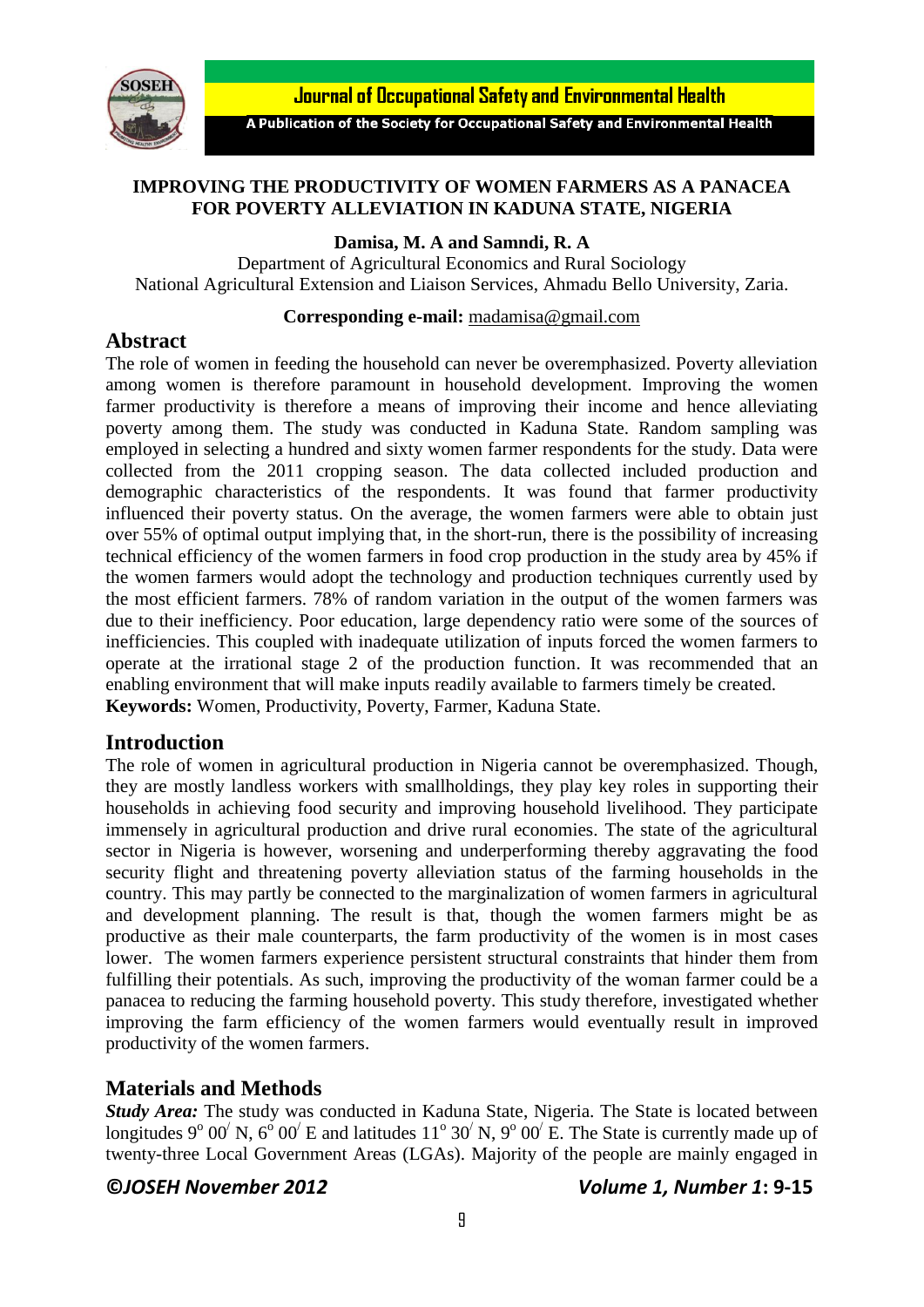### **Damisa, M. A and Samndi, R. A (2012). Improving the productivity of women farmers as a panacea for poverty alleviation in Kaduna State, Nigeria**

subsistence farming. The common crops grown are maize, sorghum, millet, cowpea, groundnut, rice, soybeans, cassava, sugarcane, yam, and various types of fruits and vegetables.

*Sampling Technique:* Multistage sampling technique was employed in selecting the sample for the study. In the first stage, a LGA was randomly selected from each of the three agro ecological zones that form the state. A total of three LGAs were therefore, selected for the study. Three villages were randomly selected from each of the three LGAs and forty respondents were randomly sampled from each of the villages. Therefore, a total of 360 respondents were sampled for the study. Data were collected during the 2011 cropping season through the administration of structured questionnaire. The information collected included the demographic characteristic of the respondents Data were analysed using the stochastic frontier analysis.

*Analytical Technique:* Productivity can be measured by technical efficiency (TE) which is the ability of a decision-maker (e.g., food crops women farmers) to produce maximum output given a set of inputs and technology. It is a well-established fact (Zibaei *et al*., 2008) that economic performance can differ considerably among farms even if they are operating under more or less similar conditions. Difference in economic performances is attributed to difference in the efficiency of the firms. Therefore, technical efficiency, its measurement and determining factors are of crucial importance in production economics. The basic method for measuring farm efficiency level is to estimate a frontier production function that envelops all the input-output data with those firms lying on the frontier curve being described technically efficient. Any farm that lies below the frontier curve is considered to be inefficient. This farm could either reduce input use whilst maintaining output or it could use the same amount of input and increase output. Hence, the position of individual farm relative to the frontier could be influenced by factors ranging from climatic, socio-economic, marketing and technological. Stochastic frontier production function method has been adopted by a number of studies to estimate technical efficiency in agricultural production. This is because agricultural production is characterized by random shocks and there is a need to separate the influence of random shocks and measurement errors (stochastic variables) from resulting estimates of technical inefficiency. Several studies have used the stochastic production function approach to determine technical efficiency (Dawson *et al*., 1991; Kalirajan. 1991; Bravo-Ureta and Rieger. 1991; Parikh *et al*., 1995; Battese and Hassan, 1999). The stochastic frontier production function is as under:

 4 1 0 ln ln *i <sup>i</sup> <sup>i</sup> <sup>i</sup> <sup>i</sup> <sup>i</sup>* ......................................................... (1)

where  $Y_i$ , is the dependent variable in the production function showing the output per hectare (Grain Equivalent) for the  $i^{th}$  farm,  $X_i$  is a vector of inputs used in the production process,  $\beta_0$ - $\beta$  are the parameters to be estimated,  $v_i$  is the random error term which accounts for variation in output due to factors beyond the farmer's control such as measurement errors and weather conditions (Battese and Coelli, 1995). It is assumed to be independently and identically distributed normal random variables with constant variance and  $\mu_i$  is the is the inefficiency term which is assumed to be non-negative truncated at zero random error term is the inefficiency term which is assumed to be non-negative truncated at zero  $N \sim (\mu_{\mu}, \sigma^2)$ random variable associated with farm-specific factors which leads to the *i*<sup>th</sup> farm not attaining maximum efficiency of production at  $t^{\text{th}}$  time period (Coelli *et al.*, 1998; Battese and Rao, 2002). *N* represents the number of farms involved in the cross sectional survey. The technical efficiency (*TE*) of individual farm is defined by: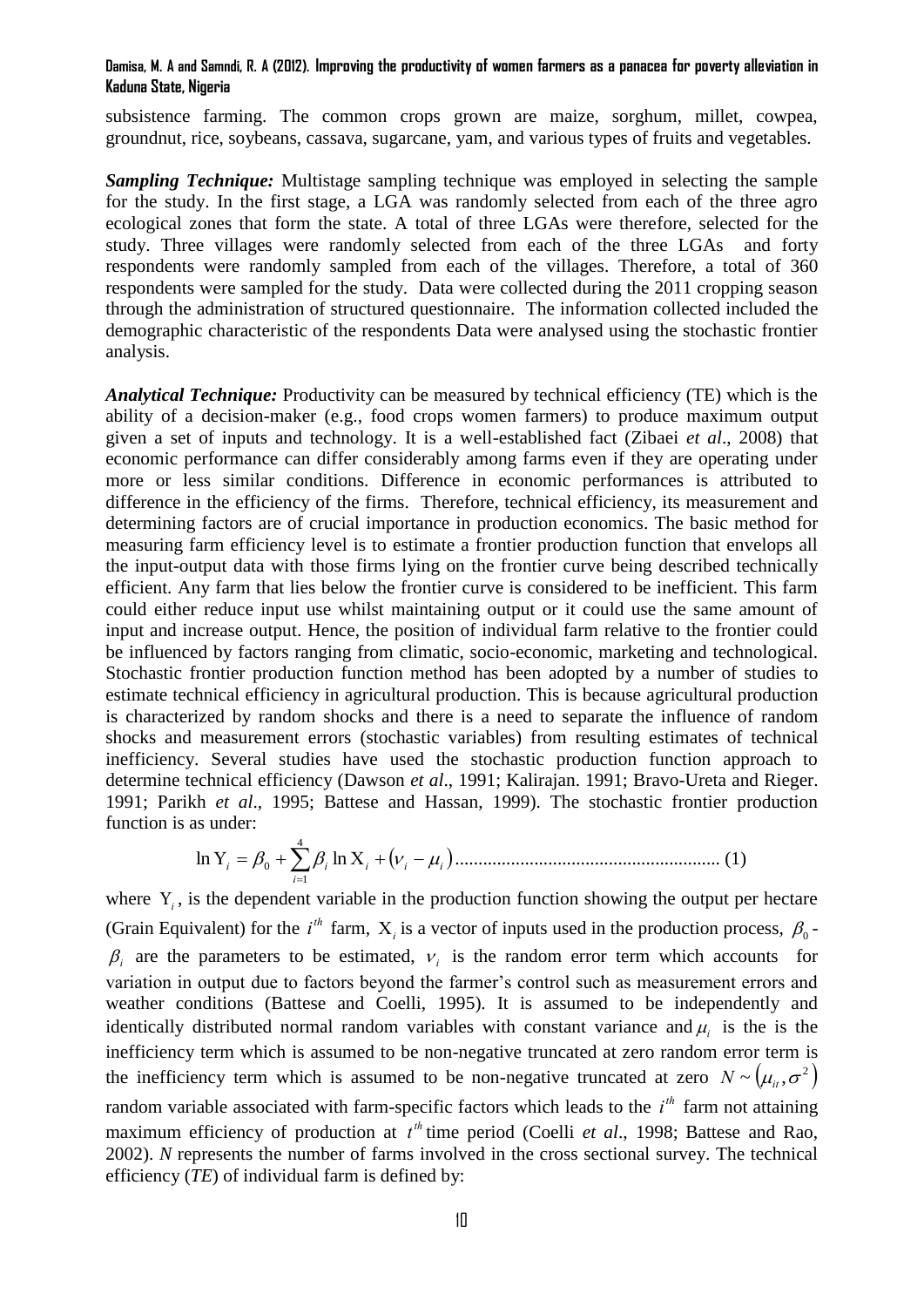\* *it it* ................................................................................... (2) <sup>4</sup> 1 0 4 1 0 ln ln ln ln *i i i i i i i i i i i* 

where,  $0 \leq TE \leq 1$  with 1 defining a technically efficient farm.  $Y_{it}$  is the observed output and  $Y_{it}^*$  the frontier output. A farm is technically efficient if its output level is on the frontier, which implies that  $\frac{Y_{it}}{Y_{it}^*}$  $\frac{\mathbf{r}_{it}}{\mathbf{Y}_{it}^*}$  $\frac{Y_u}{Y_u}$  equals one in value. The inefficiency model was estimated from the equation given below.

 5 1 0 *i it <sup>i</sup> it* …………………………...........………………… (3)

The variables  $Z_{it}$  are the variables in the inefficiency model.

| <b>Table 1:</b> Variable Definitions and Measurements |
|-------------------------------------------------------|
|-------------------------------------------------------|

| Variable      | <b>Definition</b>                                                                                                                                                                                                                                                                                                                                                                                                                                           |
|---------------|-------------------------------------------------------------------------------------------------------------------------------------------------------------------------------------------------------------------------------------------------------------------------------------------------------------------------------------------------------------------------------------------------------------------------------------------------------------|
| <b>OUTPUT</b> | Value of the total grain equivalent of the output of the various crops planted                                                                                                                                                                                                                                                                                                                                                                              |
| <b>SEED</b>   | Value of the total grain equivalent of the various seeds planted.                                                                                                                                                                                                                                                                                                                                                                                           |
| <b>FERT</b>   | Naira value of the various chemical fertilizer applied by the farmer.                                                                                                                                                                                                                                                                                                                                                                                       |
| <b>AGRO</b>   | Naira value of all the agrochemicals applied on the farm by the farmer.                                                                                                                                                                                                                                                                                                                                                                                     |
| LAB           | Naira value of labour employed on the farm.                                                                                                                                                                                                                                                                                                                                                                                                                 |
| <b>AGE</b>    | Number of years the farmer has lived on earth from birth to time of the research.                                                                                                                                                                                                                                                                                                                                                                           |
| EDU           | Education level of household head. Value = 0 if No Formal Education, 1 if Adult Education, 2 if                                                                                                                                                                                                                                                                                                                                                             |
|               | Some Primary Education, 3 if Completed Primary Education, 4 if Some Vocational Training, 5 if<br>Completed Vocational Training, 6 = Some Secondary Education, 7 if Completed Secondary<br>Education, 8 if College Education and 9 if University.                                                                                                                                                                                                            |
| <b>DRATIO</b> | This is the dependency ratio. It measures the ability of the farm in meeting with the domestic needs                                                                                                                                                                                                                                                                                                                                                        |
|               | of the household. It is also a measure of the active labour available in the household for farm<br>activities. It is the ratio of the number of children below 15 years of age, disabled members and<br>elders above 50 years of age to the number of economically active family members (15-50 years of<br>age). An increase in dependency ratio reduces the ability to meet subsistence needs and also<br>increases the personal rate of time preference. |
| <b>EXT</b>    | This is the extension variable and was measured as an index. It was measured as the sum of times<br>in the past 12 months a member of the household participated in any agricultural research<br>extension training or visited any extension office /research station to seek for information on the<br>crop(s) planted.                                                                                                                                    |
| <b>INCOM</b>  | This measures the income level of the household in Naira. It was obtained by summing the income                                                                                                                                                                                                                                                                                                                                                             |
|               | from the sale of crops, livestock, casual employment (agricultural /non-agricultural), own business,<br>remittances and other sources.                                                                                                                                                                                                                                                                                                                      |
| <b>PLEVEL</b> | This variable measured the poverty level of the household. US\$1.25 /day was taken as the base<br>line. Therefore, a household that spends less than US\$1.25 /day is considered as poor.                                                                                                                                                                                                                                                                   |

## **Results and Discussion**

*Household Poverty Level:* A summary of statistics on the poverty level of the households of the crop farmers is presented on Table 2. The poverty level of the households was determined based on the international poverty line. The common international poverty line has in the past been US \$1 a day. In 2008, the World Bank came out with a revised figure of US \$1.25 at 2005 purchasing-power parity (PPP). Determining the poverty line is usually done by finding the total cost of all the essential resources that an average human adult consumes in one year.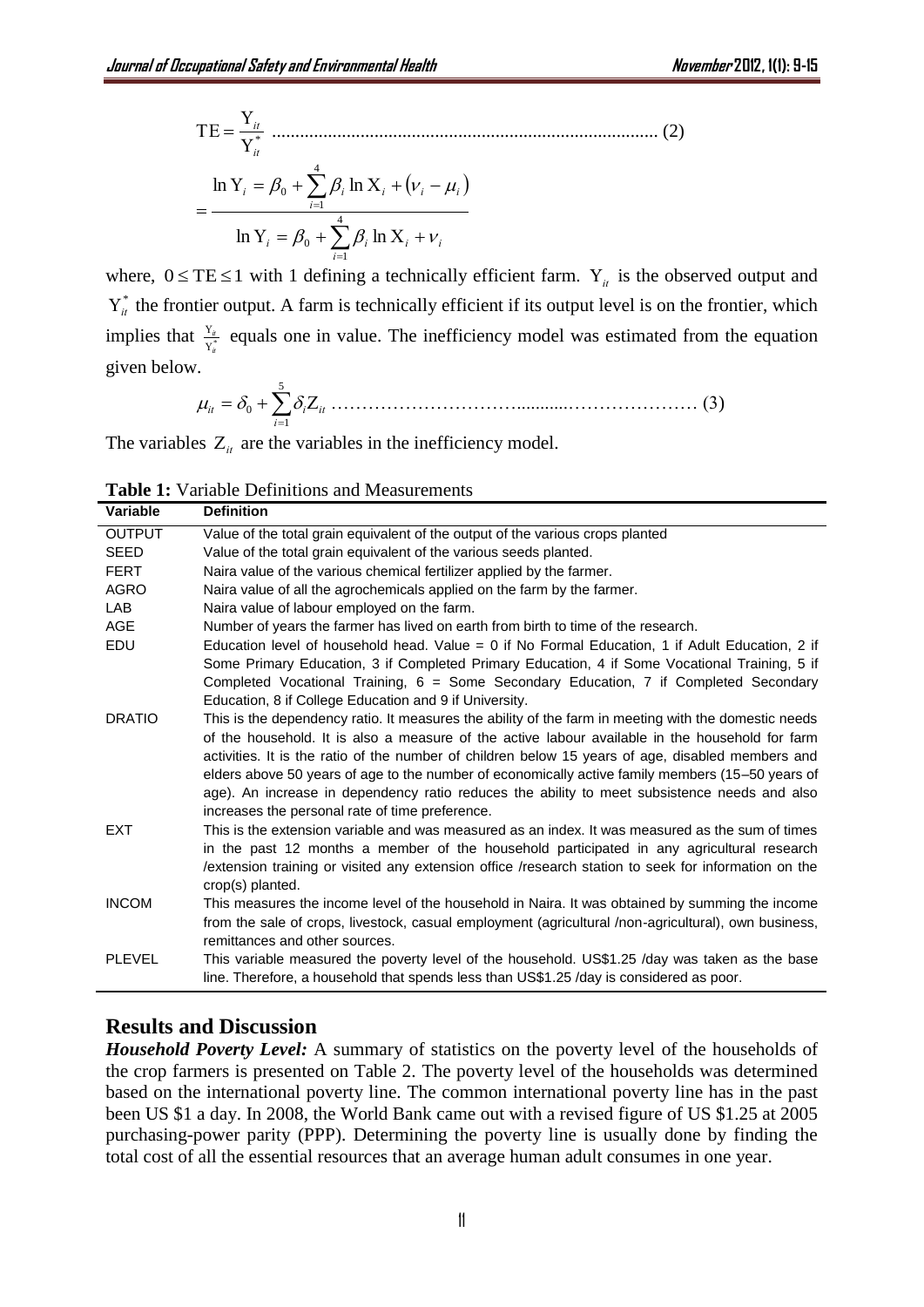#### **Damisa, M. A and Samndi, R. A (2012). Improving the productivity of women farmers as a panacea for poverty alleviation in Kaduna State, Nigeria**

| <b>Poverty Level</b>     | <b>Frequency</b> | <b>Percentage Frequency</b> |  |  |
|--------------------------|------------------|-----------------------------|--|--|
| Less than US \$1.25 /day | 251              | 69.72                       |  |  |
| Averagely US \$1.25 /day | 87               | 24.17                       |  |  |
| More than US \$1.25 /day | 22               | 6.11                        |  |  |
| Total                    | 360              | 100                         |  |  |

**Table 2:** Percentage Distribution of the Months the Households were Food Secured

**Table 3:** Summary of Statistics of Variables Employed in the Production Frontier Analyses

| Variable                        | Mean                |
|---------------------------------|---------------------|
| Yield (Kg Grain Equivalent /ha) | 123.76 (84.75)      |
| Seed (Kg Grain Equivalent /ha)  | 1.77(0.29)          |
| Labour $(M)$                    | 442.22 (1909.73)    |
| <b>Cost of Fertilizer Cost</b>  | 1114.612 (2106.11)  |
| Cost of Agrochemicals           | 583.13 (372.71)     |
| Age                             | 35.48 (11.34)       |
| Education                       | 1.29(3.68)          |
| <b>DRatio</b>                   | 1.24(1.03)          |
| FSize                           | 0.76(0.83)          |
| Extension                       | 0.11(1.23)          |
| Income                          | 60453.27 (77303.26) |
| Poverty Level (US \$ /day)      | 0.87(3.02)          |

\*Figures in parentheses under the mean column are the standard errors.

The result of in Table 2 revealed that about 70% of the farming households of the women farmers are poor (i.e live below the poverty line). This therefore, calls for serious attention of the policy makers.

*Production Analysis:* A summary of the statistics employed in the estimation of the production frontier analysis of the women food crop farmers is presented in Table 3. The Table showed that the mean output of the farmers is 128.25 with standard deviation of 97.36. The wide variation in the recorded yield may be an indication of the variation in input utilization arising from poor management of resources by the women farmers in the area. The general mean farm size was 0.76 ha with a standard deviation of 1.12.

The large variability recorded in the labour variable could be an indication that food crop production in the study area is highly labour intensive. The mean education was 1.29 and age 35 years. This implies that most of the food crop women farmers are fairly literate (had adult education) and agile. The women farmers in the study area recorded poor extension contact. Majority of them had no extension contact in the course of production. This may have negative influence on their agricultural output. This is because the farmers may not have access to necessary production information and with recorded poor income and education, may lack the ability to pay for desired production technologies /services and the necessary knowledge of the application of the technologies /services.

*Productivity and Technical Efficiency Analysis:* The results obtained from the stochastic frontier production function analysis are presented in Table 4. The estimate of the sigma square  $(\sigma^2)$  which serves as a measure of fit of the model specified is statistically significant (P<0.05). The  $\sigma^2$  is the random error term which accounts for random variation in the farmer's output due to factors outside the farmer's control.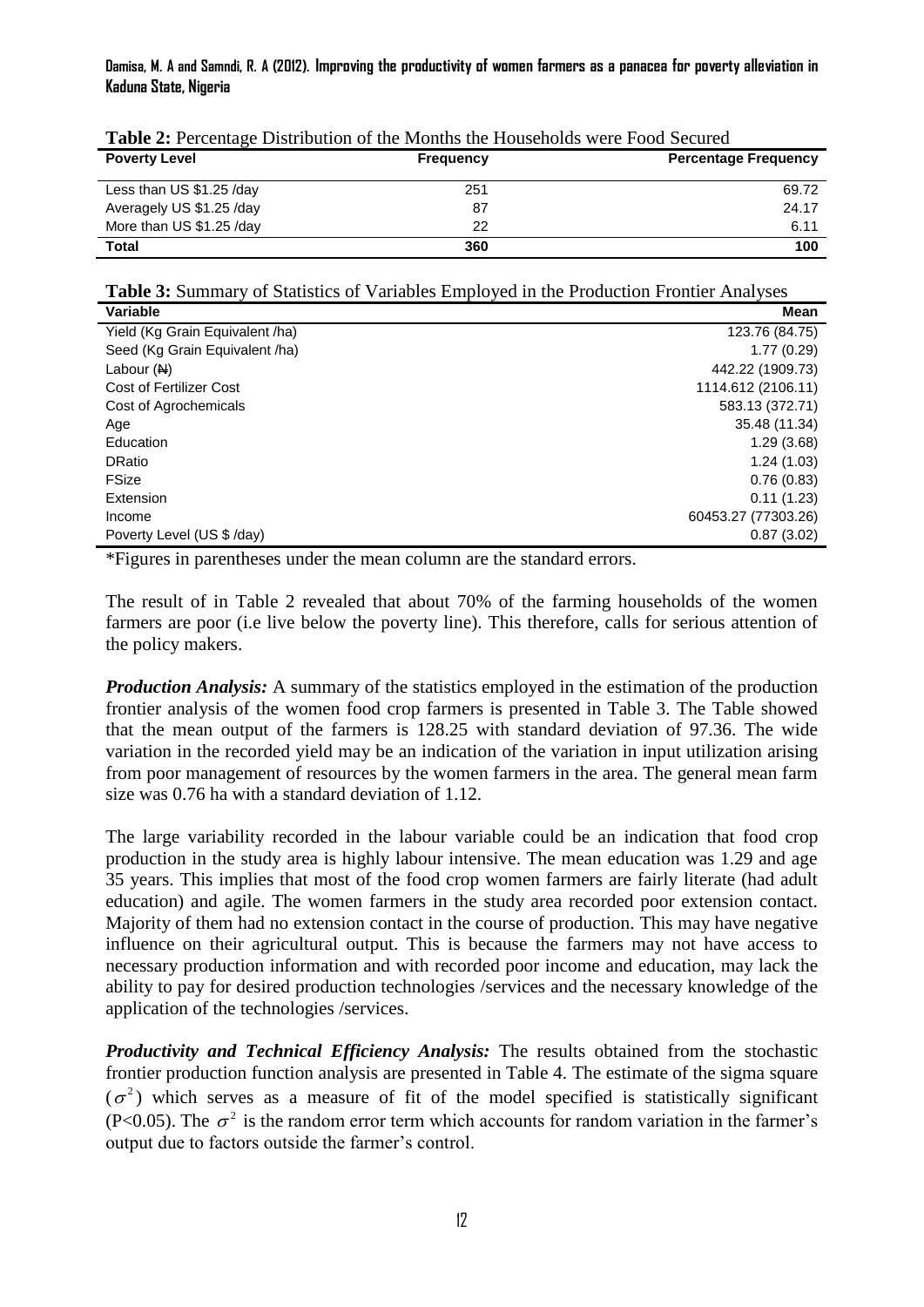| Variable                                                | <b>Parameter</b>                | <b>Coefficient</b> |
|---------------------------------------------------------|---------------------------------|--------------------|
| <b>Production Model</b>                                 |                                 |                    |
| Constant                                                | $\beta_0$                       | $0.222*$           |
| LNSEED                                                  | $\beta_1$                       | $0.512*$           |
| <b>LNFERT</b>                                           | $\beta_{2}$                     | $0.134*$           |
| LNAGRO                                                  | $\beta_{\scriptscriptstyle 4}$  | 0.444              |
| <b>LNLAB</b>                                            | $\beta_{5}$                     | 0.246              |
| <b>Inefficiency Model</b>                               |                                 |                    |
| Constant                                                | $\delta_{\scriptscriptstyle 0}$ | 2.658              |
| AGE                                                     | $\delta_{\rm i}$                | $-1.224$           |
| EDU                                                     | $\delta_{2}$                    | $0.235*$           |
| <b>DRATIO</b>                                           | $\delta_{\rm i}$                | $0.121**$          |
| <b>EXT</b>                                              | $\delta_{\scriptscriptstyle 4}$ | 0.543              |
| <b>INCOM</b>                                            | $\delta_{\rm s}$                | $-2.110*$          |
| <b>PLEVEL</b>                                           | $\delta_{\scriptscriptstyle 6}$ | 2.968*             |
| <b>FSIZE</b>                                            | $\delta_7$                      | $0.453*$           |
| <b>Diagnostic Statistics</b>                            |                                 |                    |
| Sigma Square                                            | $\sigma^2$                      | 0.425              |
| Gamma, $\sigma_{\mu}^2/(\sigma_{\mu}^2+\sigma_{\nu}^2)$ | $\gamma$                        | 0.812              |
| Log Likelihood Function                                 | LLF                             | $-165.01$          |

**Table 4:** Estimates of the Stochastic Frontier Production Model

 $*P<0.05$ ;  $*P<0.10$ 

The estimates of  $\gamma$  are the random variable associated with farm-specific factors which leads to the  $i^{th}$  farm not attaining maximum efficiency of production. The  $\gamma$  value is 0.78 which implies that the influence of the inefficiency effects on the output of the farmers is very high. The value signifies that 78% of random variation in the output of the farmers was due to the farmers' inefficiency and not as a result of random variability. Since these factors are under the control of the farm, reducing the influence of the effect of  $\gamma$  will greatly enhance the technical efficiency of the women farmers and improve their output. The signs of the variables included in the model are according to a priori expectations. All the efficiency variables had positive signs. This implies that if the food crop women farmers could employ more of the efficiency variable inputs, their crop output could be increased. The extent to which an input will be added will however depend on the ratio of the marginal value product (MVP) and marginal factor cost of the input.

*Determinants of Technical Inefficiencies:* A negative sign on an inefficiency parameter implies that the variable improves technical efficiency, while a positive sign increases technical inefficiency. The results on Table 4 revealed that age and the income level of the farmers had negative signs and therefore reduced technical inefficiency. This result is according to a priori expectations and is in line with the works of Amaza et al., (2005). The older women farmers are likely to have had more farming experience and therefore acquired more managerial skills that improve their farm efficiencies while the richer farmers were able to buy necessary input at the right time and in the right quantity. Education level, household size and extension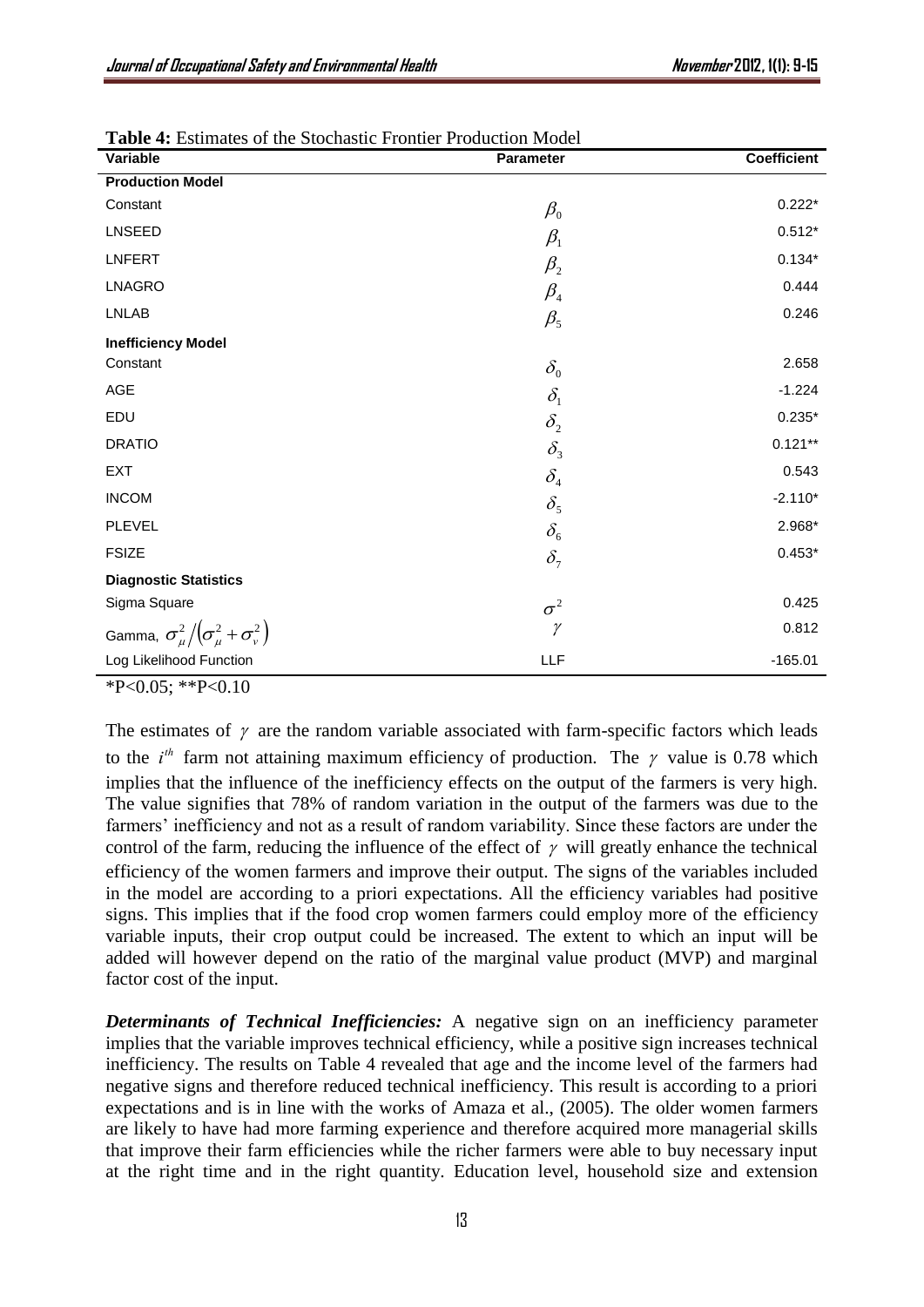### **Damisa, M. A and Samndi, R. A (2012). Improving the productivity of women farmers as a panacea for poverty alleviation in Kaduna State, Nigeria**

variables were found to increase inefficiencies. This finding is contrary to a priori expectations and to the works of Amaza *et al*., (2005), Tanko and Jirgi, (2008) and Olarinde *et al*., (2010). Possible explanations could be that as members of the household get more educated, they move in search of well-paid office jobs such that only the less educated are left behind to continue with farming. The farming households depend mainly on family labour in performing farm operations. However, the result on Table 4 suggests that there was inappropriate labour management by the women farmers. The women farmers had more in active dependents that tend to reduce the quality of labour available to them. It is expected for extension contact to improve farmers' efficiency; nevertheless, though the women farmers may come in contact with extension workers, the extension workers might not have been trained enough to meet with the farm information needs of the women farmers. The farm size variable added to the farm inefficiencies. This might be due to the women farmers lacking adequate farm inputs required by their farm plots. The poverty status of the women farmers add to their inefficiencies. It therefore, follows that any policy measure that will aid in reducing the women farmers farm inefficiencies will also help to reduce poverty.

*Technical Efficiency and Poverty Level:* Table 5 shows the result of the technical efficiencies of the farmers. The technical efficiencies of the sampled women farmers are less than 1 (100 %), indicating that all the farmers were producing below the optimum (frontier) efficiency. The mean technical efficiency was 0.55 (55%). This implies that, on the average, the farmers were able to obtain just over 55% of optimal output from a given mix of production inputs. The distribution of the technical efficiencies and return to scale (Table 6) suggest that there is great potential to increase food crop production through improvement in technical efficiency among the sample farmers. The women farmers were operating at the irrational stage of production. They were operating in stage 2 of the production function.

| S/No            | <b>Efficiency Level</b> | <b>Percentage Frequency</b> |
|-----------------|-------------------------|-----------------------------|
| 1.              | $0.1 - 0.19$            | 5.96                        |
| 2.              | $0.2 - 0.29$            | 13.77                       |
| 3.              | $0.30 - 0.39$           | 8.65                        |
| 4.              | $0.40 - 0.49$           | 3.85                        |
| 5.              | $0.50 - 0.59$           | 53.85                       |
| 6.              | $0.60 - 0.69$           | 8.73                        |
| 7.              | $0.70 - 0.79$           | 2.21                        |
| 8.              | $0.80 - 0.89$           | 1.95                        |
| 9.              | $0.90 - 0.99$           | 1.03                        |
| Mean Efficiency |                         | 0.55                        |
|                 |                         |                             |

**Table 5:** Percentage frequency distribution of technical efficiency estimates

| Variable      | <b>Elasticity</b> |
|---------------|-------------------|
| Seed          | 0.512             |
| Fertilizer    | 0.134             |
| Agrochemicals | 0.444             |
| Labour        | 0.246             |
| <b>RTS</b>    | 1.336             |